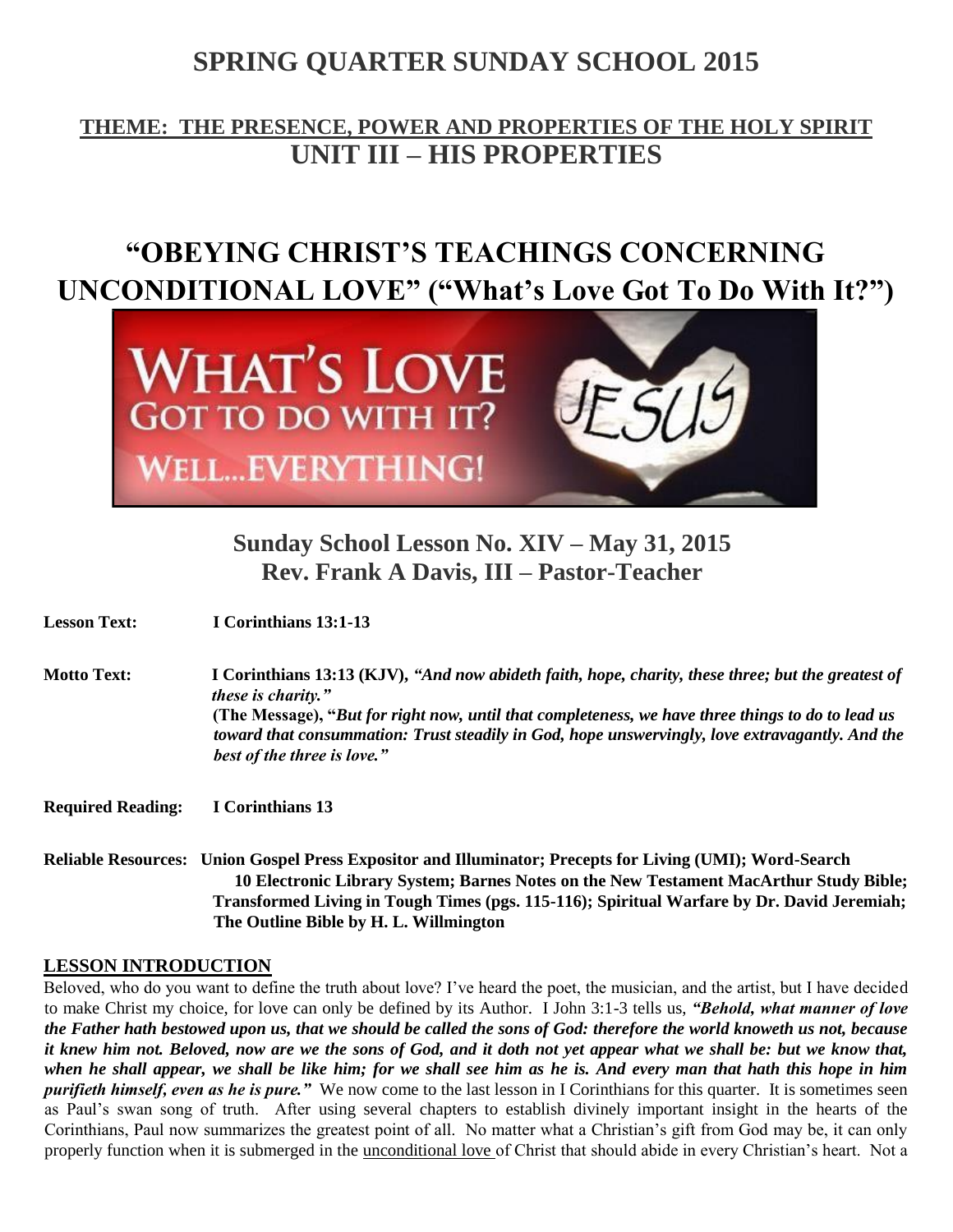love that is tainted by conditions placed over another's head, but the kind of love that looks beyond one's faults in order to see one's needs. This is the love Greeks called "Agape," the unconditional love practiced and taught to us through the substitutionary sacrifice of our Lord Jesus Christ! It is the kind of love that is truly unconditional and in spite of all else!

Finally beloved, gifts without unconditional love are nothing but windbags of waste! Literally, they profit nothing for the gifted or the giftee.

## **Anticipated Power Points:**

- Futility of Love's Absence. I Corinthians 13:1-3
- Fullness of Love's Activity. I Corinthians 13:4-7
- Future of Love's Abiding. I Corinthians 13:8-13

## **OUTLINE**

# *"Obeying Christ's Teachings Concerning Unconditional Love"*  **("What's Love Got To Do With It?")**

## **I. Futility of Love's Absence. I Corinthians 13:1-3**

Paul's continuation from Chapter 12 is defined by what he learned from Christ's teachings: No matter how gifted, blessed, or highly-favored I am, without experiencing the love of Christ, I am nothing. No one can practice good Christianity with an absence of love. The question asked by Tina Turner is "What's love got to do with it?" And the answer from Christ through the Apostle Paul is**… "Everything!"** 

#### A. **Love prevails over the gift of tongues. vs. 1**

Paul describes the gift to speak a language never studied as nothing but noise, without love. He even uses hyperbole to say that if one could speak as an angel, without love it is futile!

- B. **Love prevails over the gifts of prophecy, knowledge and faith that can reveal all of Heaven's mysteries.**  Without unconditional love in one's heart, such gifts profit nothing! vs. 2
- C. **Love prevails over all the gracious gifts of benevolence that one could possess, according to verse 3.**  Without love, the most precious of gifts are not profitable at all!

#### **II. Fullness of Love's Activity. I Corinthians 13:4-7**

Now Paul turns a corner and begins to describe the fullness of active love in a believer. Again, "What's love got to do with it?"…*"Everything!"* Note how the Message Bible describes the fullness of active love: vs. 4 – *"Love never gives up. Love cares more for others than for self. Love doesn't want what it doesn't have. Love doesn't strut, Doesn't have a swelled head." v*s. 5 – *"Doesn't force itself on others, Isn't always 'me first,' Doesn't fly off the handle, Doesn't keep score of the sins of others." v*s. 6 – *"Doesn't revel when others grovel, Takes pleasure in the flowering of truth." v*s. 7 – *"Puts up with anything, Trusts God always, Always looks for the best, Never looks back, But keeps going to the end."* Beloved, thank God for the fullness of active love. It is always at work and never at rest!

#### **III. Future of Love's Abiding. I Corinthians 13:8-13**

The beauty of unconditional love is that it never fails, or literally, never comes to an end! Why not? Because God is love! I John 4:8, "He that loveth not knoweth not God; for God is love." Paul declares without doubt that the unconditional love of God will abide forever. Note: Prophecy will end; there will come an end of speaking in different languages (Genesis 11:1). The knowledge of men will reach its limitation. For all that we have learned or what we have acquired is limited to a time. The day will come according to verse 10, when the perfection and completion of the Eternal shall cancel all else. Though we as Paul grow daily in spiritual maturity, putting away the toys of our childhood, love will ever abide! All that we are now in Christ is but a dimmed mirror as to what we will one day become. But until then faith, hope and love will have a place, but the greatest of these divine intangibles that will abide into the eternal eons of everlasting is **LOVE**!

**"What's Love Got To Do With It?" Beloved***…"Everything!"*